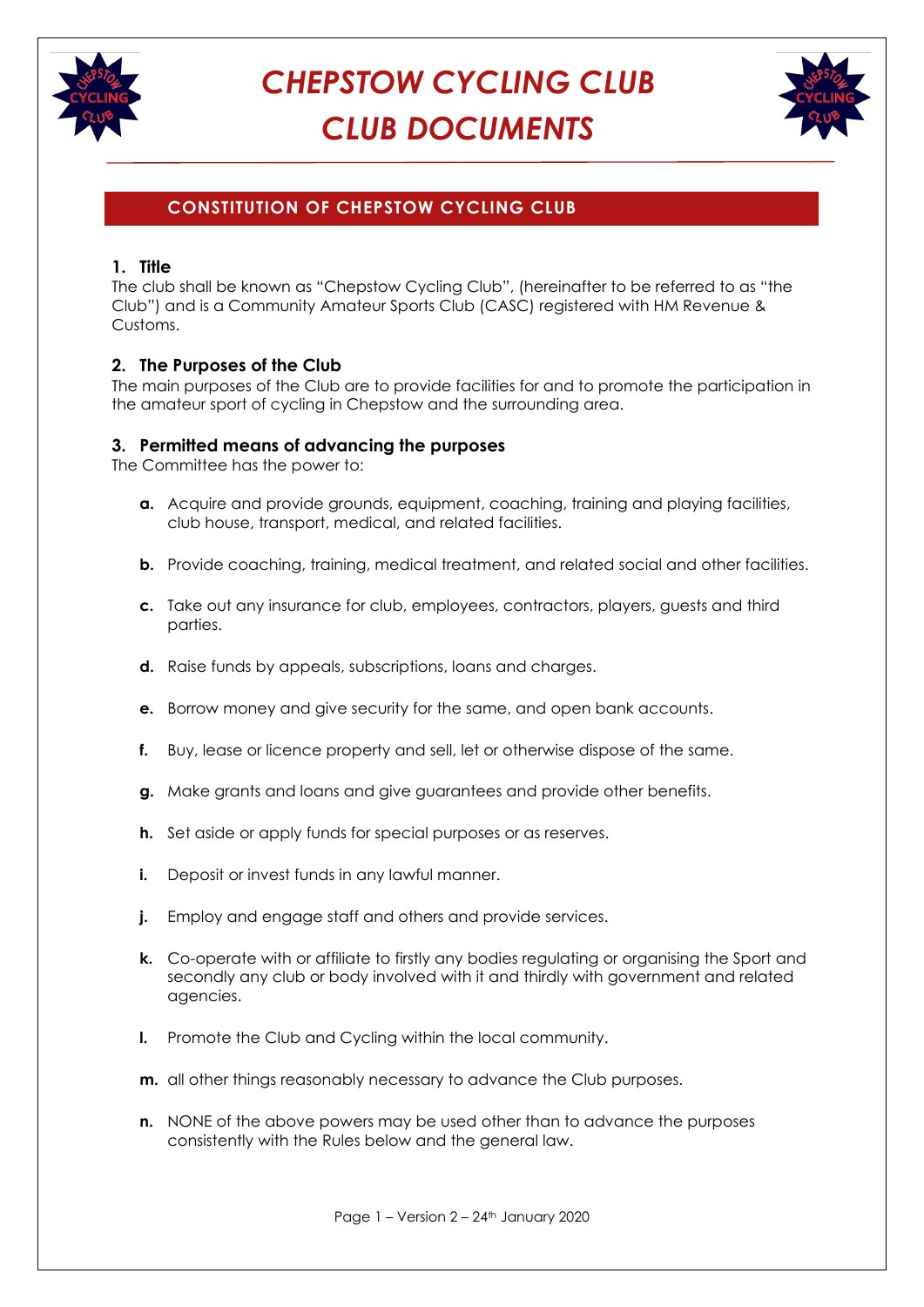



## **4 Membership**

- **a.** Membership of the Club shall be open to anyone interested in the sport on application regardless of sex, age, disability, ethnicity, nationality, sexual orientation, religion or other beliefs. except as a necessary consequence of the requirements of cycling.
- **b.** The Club may have different classes of membership and subscription on a nondiscriminatory and fair basis. The Club will keep subscriptions at levels that will not pose a significant obstacle to people participating.
- **c.** The Club Committee may refuse membership, or remove it, only for good cause such as breaches of the Members' Code of Conduct or character likely to bring the Club or sport into disrepute. Appeal against refusal or removal may be made to a panel, appointed by the committee at their sole discretion, consisting of the Club members.
- **d.** All members will be subject to the regulations of the constitution and by joining the Club will be deemed to accept these regulations, Member's code of conduct, and all other codes, policies and rules that the Club has adopted.
- **e.** Members in each category will pay membership fees, as determined at the Annual General Meeting.
- **f.** Individuals shall not be eligible to take part in the business of the Club, vote at general meetings or be eligible for selection for any club officer role unless the applicable subscription has been paid by the due date and/or membership has been agreed by the Club committee.

### **5 All General Meetings**

General meetings are either Annual General Meetings or Extraordinary General Meetings and are subject the following rules:

- **a.** All members may attend general meetings of the Club in person.
- **b.** Such meetings need 21 clear days' written notice to members.
- **c.** The quorum for all general meetings is 20 members present or 25% of the total membership whichever is greater.
- **d.** The Chair or, in his or her absence, another member chosen at the meeting shall preside.
- **e.** Except as otherwise provided in these Rules, every resolution shall be decided by a simple majority of the votes cast on a show of hands. In all cases the person presiding should request an indication of those in favour of the proposal and an indication of those against a proposal.
- **f.** Any motions for consideration at a General Meeting including any proposed changes to the constitution shall be sent in writing to the Secretary at least 14 days prior to the AGM, who shall circulate them to all members at least 7 days before a meeting.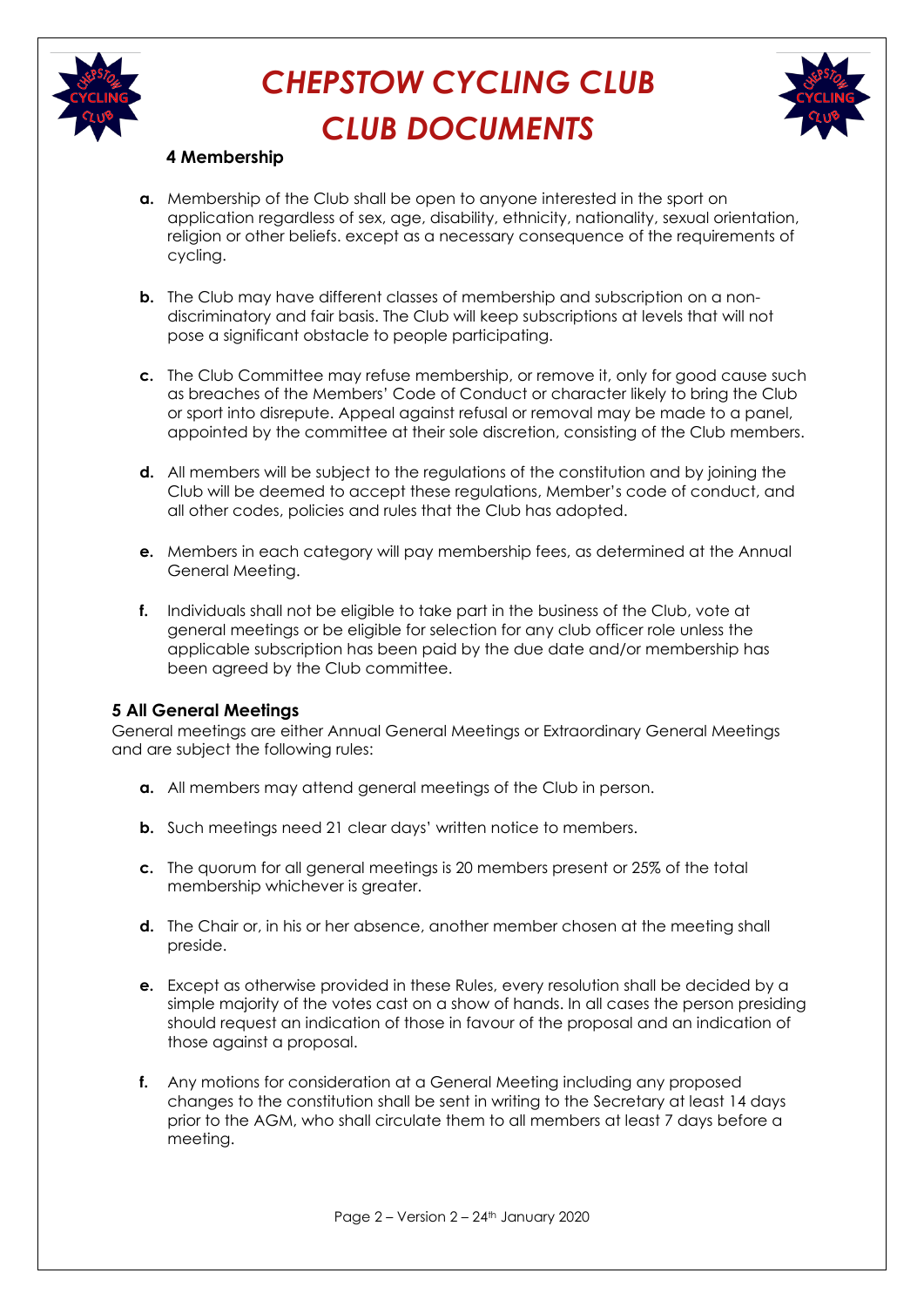



**g.** Any motions including proposed changes to the constitution must be proposed and seconded by members in attendance at the meeting before the meeting considers them further. The appropriate officers may deem that proposals are unlawful and that they should therefore not be considered further.

**h.** Amendments to motions, including amendments to proposed changes to the constitution can be made at the General Meeting so long as they are deemed to aid clarity and understanding and add to the original proposal. Any amendments to negate an original proposal will not be considered.

## **6 Annual General Meetings (AGM)**

The Club will hold an AGM once in every calendar year and not more than 15 months after the last AGM. At every AGM:

- **a.** The Members will elect a Committee including a Chair, Treasurer and Secretary and such other officers as the committee propose, to serve until the next AGM. The committee may decide that voting for committee roles shall be by secret ballot. If so, then the counting of votes shall be witnessed by at least one Club member who is not nominated for a committee role.
- **b.** A formal agenda for the meeting will be circulated to members at least seven days before the AGM.
- **c.** The members and committee shall only, debate, discuss and vote on items which appear on the agenda.
- **d.** The Treasurer will produce accounts of the Club for the latest financial year audited as the Committee shall decide.
- **e.** The Committee will present a report on the Club's activities since the previous AGM.
- **f.** The Members will appoint a suitable person to audit the accounts; and
- **g.** The Members will discuss and vote on any motion (whether about policy or to change the Rules) and deal with any other business put to the meeting as so long as such business and motion is notified in advance of the meeting, appears on the agenda and is submitted in accordance with the formalities for General Meetings.

### **7 Extraordinary General Meetings (EGM)**

- **a.** An EGM shall be called by the Secretary within 14 days of a request to that effect from the Committee or on the written request of not less than 50% of the members signed by them.
- **b.** Such an EGM shall be held on not less than 14 or more than 21 days' notice at a place decided upon by the Committee or in default by the Chair.
- **c.** All agenda items for an EGM must be notified in accordance with the formalities for General Meetings.

## **8 The Committee**

### **A. Role**

Subject to these Rules the Committee shall have responsibility for the management of the Club, its funds, property and affairs.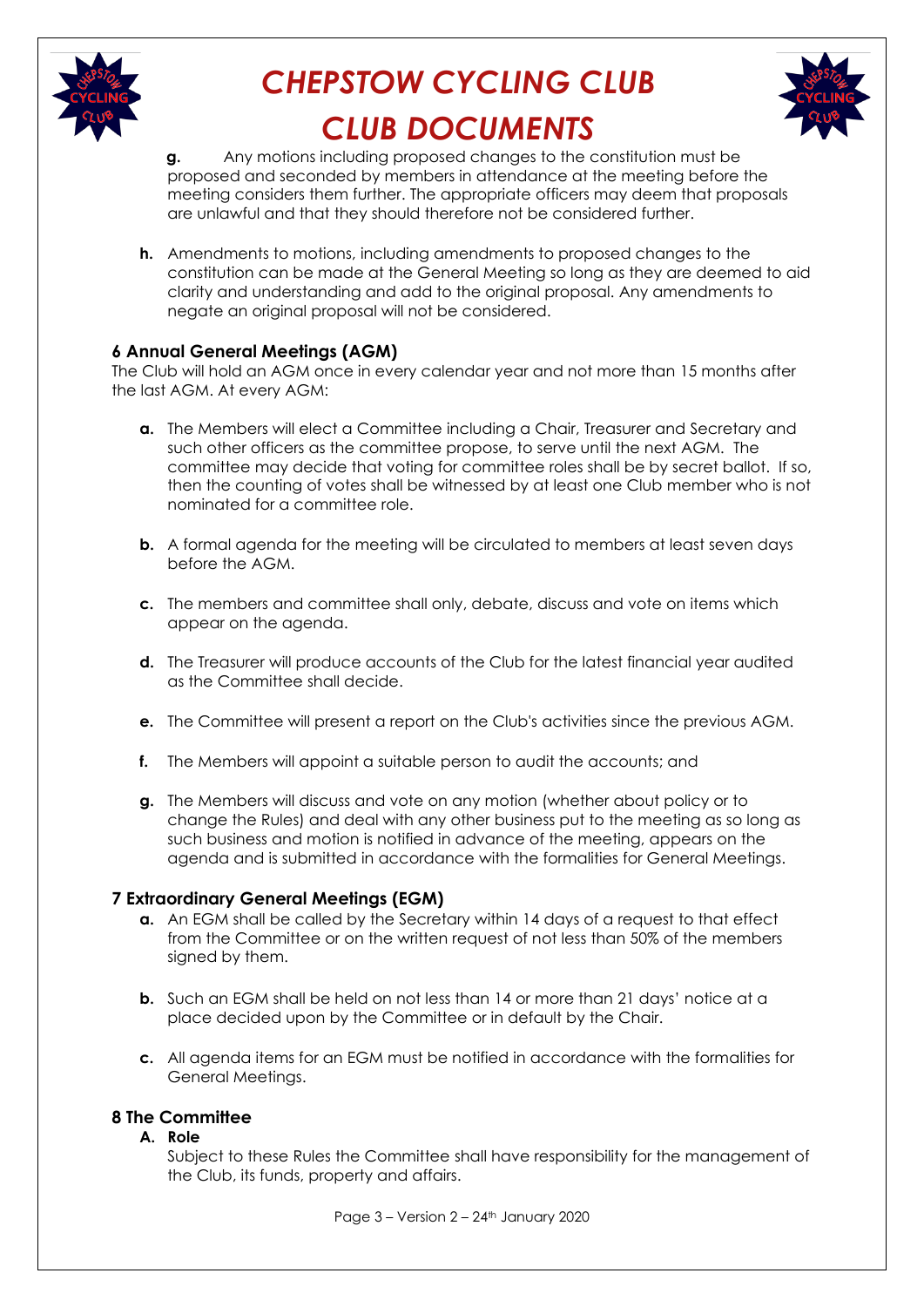



## **B. Property etc**

- **a.** The property and funds of the Club cannot be used for the direct or indirect private benefit of members other than as reasonably allowed by the Rules.
- **b.** The Club may provide sporting and related social facilities, sporting equipment, coaching, courses, insurance cover, medical treatment, event expenses, post event refreshments and other ordinary benefits of Community Amateur Sports Clubs as provided for in the Finance Act 2002.
- **c.** The Club may also in connection with the sports purposes of the Club:
	- i. Sell and supply food, drink and related sports clothing and equipment.
	- ii. Employ members (though not for riding) and remunerate them for providing goods and services, on fair terms set by the Committee without the person concerned being present.
	- iii. Pay for reasonable hospitality for visiting teams and guests.
	- iv. Indemnify the Committee and members acting properly in the course of the running of the Club against any liability incurred in the proper running of the Club (but only to the extent of its assets).
- **d.** The Committee will have due regard to the law on disability discrimination and child protection.

### **C. Composition**

- **a.** The Committee shall consist of at least three (Chair, Treasurer and Secretary) and not more than ten members.
- **b.** The Committee members may co-opt club members (up to the maximum permitted number) to serve as committee members until the end of the next AGM. The co-opted club member must be approved by a majority vote of the committee.
- **c.** Committee members have a maximum tenure of two years or two AGM meetings, which-ever is greater, in the role they are elected to. They can stand for election to another committee role immediately after this tenure. Committee members may stand for election into the same role after two years if no other members have been proposed by the deadline for nominations.
- **d.** A Committee member ceases to be such if he or she ceases to be a member of the Club, resigns by written notice, or is removed by the Committee for good cause after the Member concerned has been given the chance of putting his/her case to the Committee with an appeal to the Club members, or is removed by the Club members at a general meeting. The Committee shall fairly decide time limits and formalities for these steps.

### **D. Committee meetings**

- **a.** Whenever a Committee member has a personal interest in a matter to be discussed, he/she must declare it, withdraw from that part of the meeting (unless asked to stay), not be counted in the quorum for that agenda item and withdraw during the vote and have no vote on the matter concerned.
- **b.** The Committee may decide its own way of operating. Unless it otherwise resolves, the following rules should apply: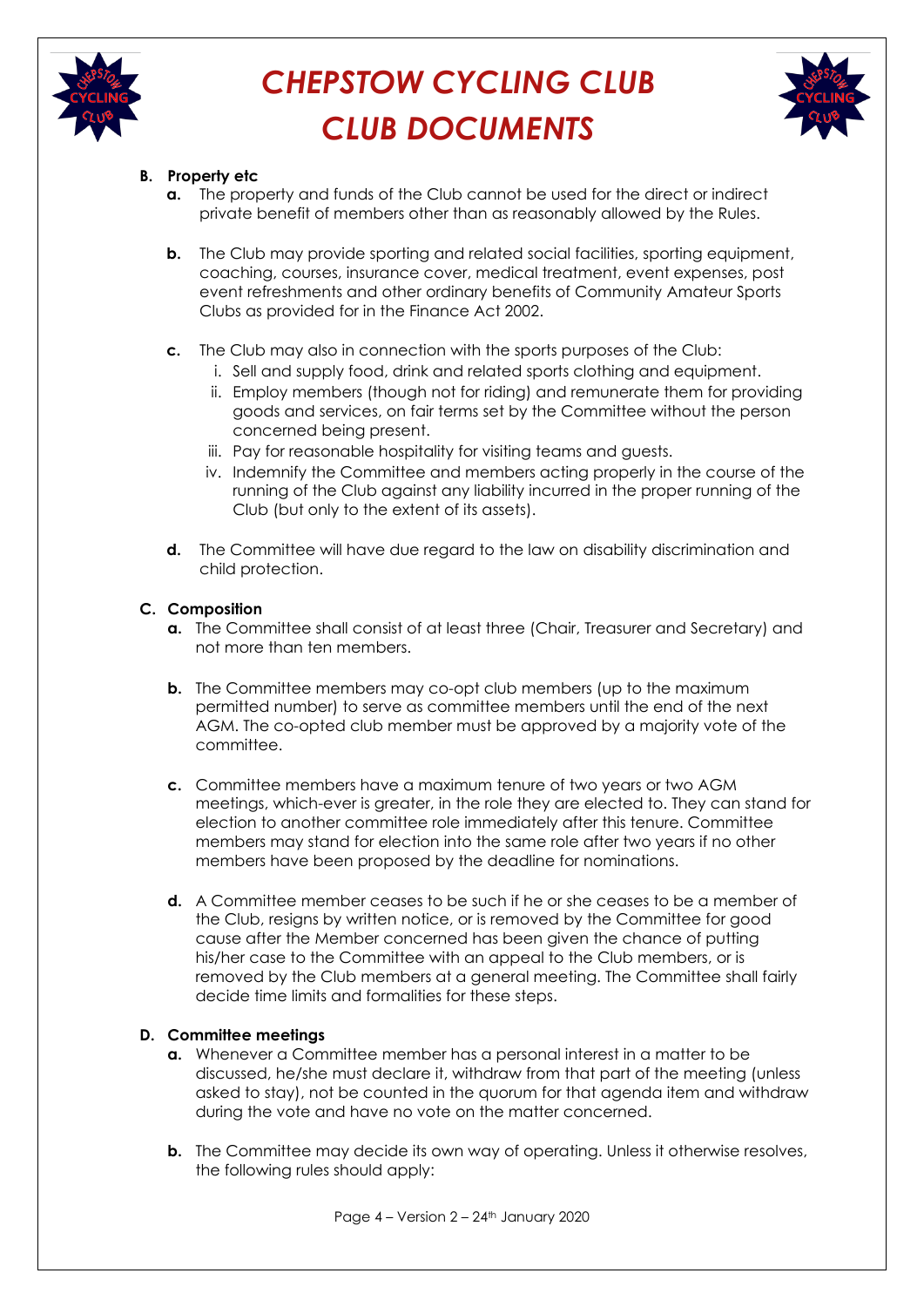



- i. At least 50% of committee members must be present for the meeting to be valid and contain two of the following, Chair, Secretary, Treasurer.
- ii. Committee meetings should be held face to face where practicable but can use conference or video calls when necessary.
- iii. The Chair, or whoever else those present choose shall chair meetings.
- iv. Decisions shall be by simple majority of those voting; In the event of an equally split vote, the chair of the meeting shall have a casting vote.
- v. A resolution, signed in writing, or agreed through electronic communication, by every Committee member shall be valid without a meeting.
- vi. All business to be transacted at the meeting should be advised to all committee members at least three days before the meeting.
- vii. Business not itemised on the agenda can only be considered by the committee if urgent.

#### **E. Delegation**

- **a.** The Committee shall have the power to co-opt members for particular projects or duties, but co-opted members shall not have a Committee vote.
- **b.** The Committee may also delegate any of their functions to sub-committees as follows:
	- i. Specify the scope of the sub-committee activity and powers; the extent to which it can commit the funds of the Club; its membership; its duty to report back to the Committee.
	- ii. Wind up any sub-committee at any time or change its mandate and operating terms.

#### **F. Disclosure**

- **a.** Annual club reports and financial statements of account must be made available for inspection by any member.
- **b.** All club records may be inspected by any Committee member subject to the restrictions of data protection laws laid out in the Club Data Protection Policy.

#### **9 Finance**

- **a.** The financial year of the Club shall end on 31st December.
- **b.** All funds belonging to the Club shall be deposited with a bank or building society in accounts that carry the Club title. All accounts shall operate on two signatories, one of whom shall be the Treasurer and the other either the Chair or the Secretary.
- **c.** Expenditure above agreed budget levels, set annually by the committee, may only be authorised at a committee meeting.

### **10 Amendments**

- **a.** These Rules may be amended at a general meeting by two-thirds of the votes cast but not (if relevant) so as to jeopardise the Club's status as a Community Amateur Sports Club as first provided for by the Finance Act 2002 and not in any event to alter its purposes (unless the procedure set out in clause 10 (b) has been followed) or winding up provisions laid out in clause 11.
- **b.** The Club Purposes may be changed to include another eligible sport if the Committee unanimously agree and the members also agreed the change by a twothirds majority of votes cast.